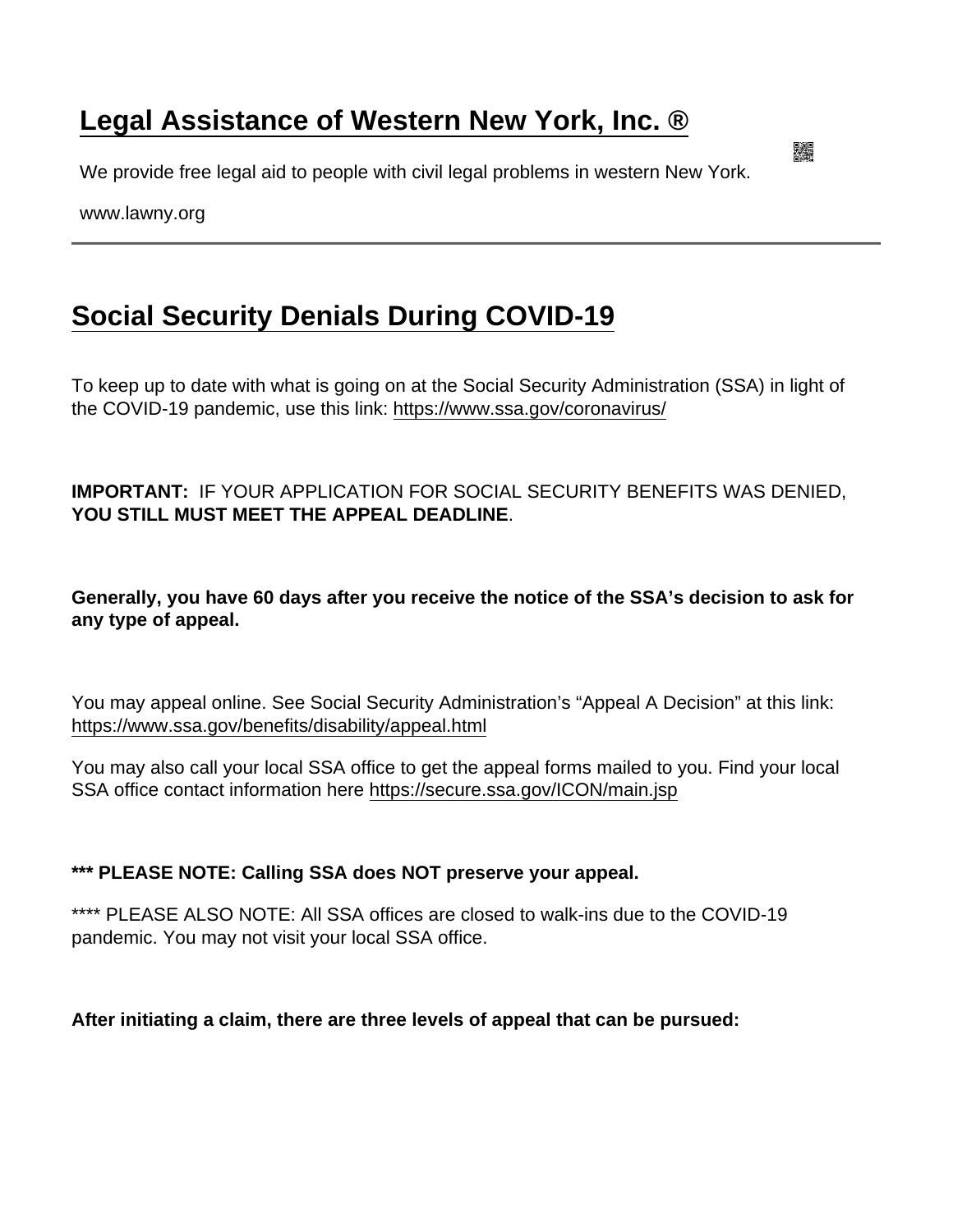1. If your initial claim is denied, you may request **Reconsideration**: You have 60 days from when you are notified by the Social Security Administration (SSA) that your application was denied.

2. If your request for reconsideration is denied, you may request a **Hearing by an Administrative Law Judge (ALJ)**: You have 60 days from when you are notified by the Social Security Administration (SSA) that your request for reconsideration was denied.

3. If the ALJ denies your claim after a hearing, you may request an **Review by the Appeals Council**: You have 60 days from when you are notified by the Social Security Administration (SSA) that the ALJ made an unfavorable decision.

Detailed instructions are provided below on how to appeal at each of these levels. In order to file your appeal, you will need to have the following documents and information:

Your name, Date Of Birth, Social Security Number, telephone number, address

A copy of the denial notice with the date of the denial

- List of prescription medications that you take with the prescribing doctor's name
- List of any medical providers (name, address, and phone number) that you have seen since your last appeal or since you applied, including the dates of your first, last and upcoming appointments.

### **I. RECONSIDERATION**

Reconsideration is the first stage of the Supplemental Security Income (SSI) or Social Security Disability Insurance (SSDI) appeals process. Reconsideration is a complete review of your claim by someone who did not take part in the first decision. Social Security will look at all the evidence submitted when the original decision was made, plus any new evidence.

### **How to request Reconsideration**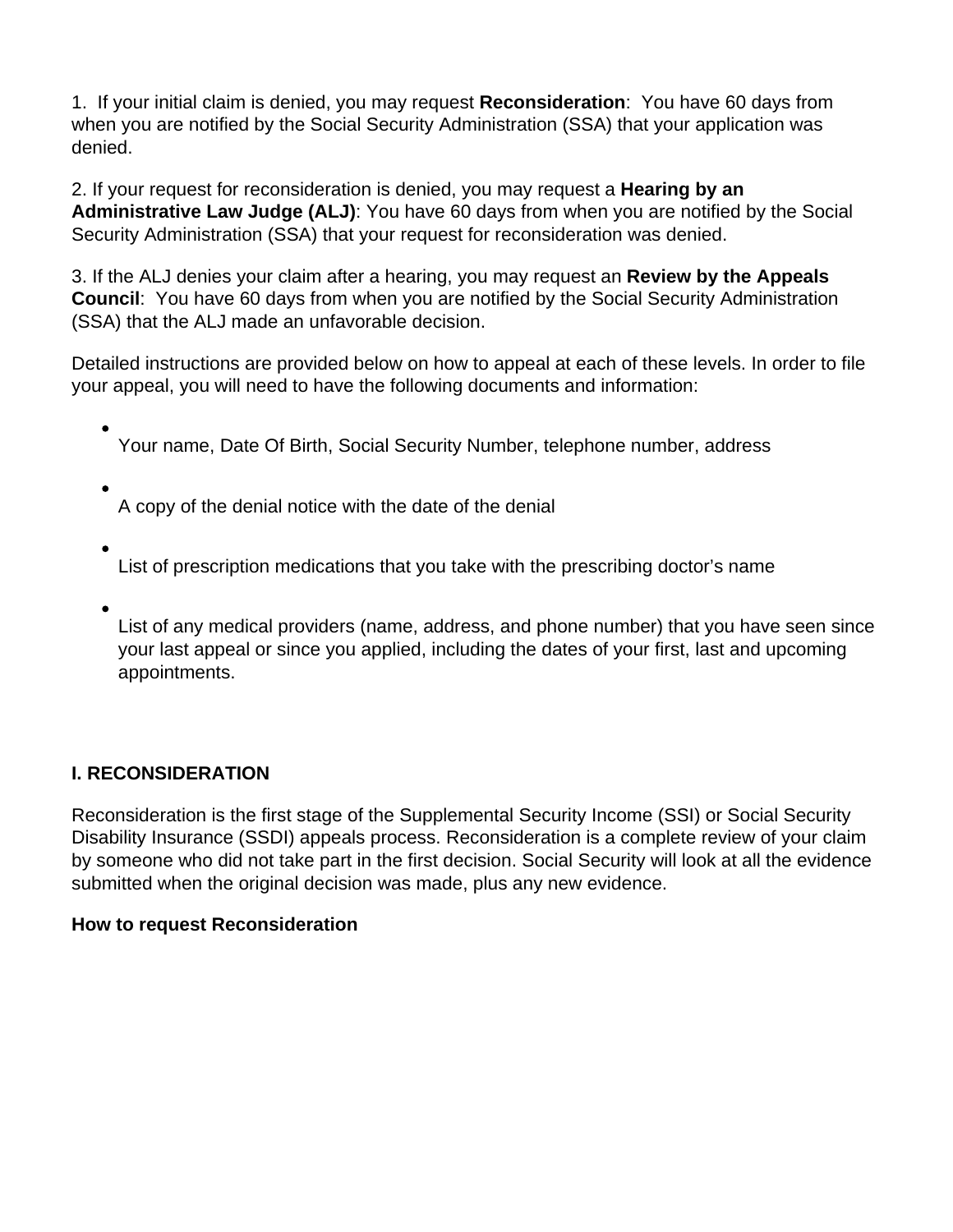You must request Reconsideration within sixty (60) days from the date of your initial denial notice . The date of your denial will always be listed in the upper-right corner of your denial notice. The Social Security Administration (SSA) prefers individuals to appeal online, via SSA's website at [Appeal A Decision](https://www.ssa.gov/benefits/disability/appeal.html). You may also call your local SSA office and request that they mail you the appeal forms. You may find your local office by using your zip code here <https://secure.ssa.gov/ICON/main.jsp> or calling 1-800-772-1213.

If you are requesting Reconsideration beyond the 60 day deadline, you must show good cause for the late filing. You must write an extra statement (called a "good cause statement") explaining the reason you did not request Reconsideration within 60 days. If SSA determines that you do not have good cause for a late filing, you would have to reapply for benefits. If you reapply, you should use the same "onset date" (the date you became disabled) that you used in your previous application and request that the previous application be re-opened.

To request Reconsideration, follow these steps:

1.

On the Appeal a Decision page, click on the Reconsideration tab, pictured below.

2.

On the expanded tab, click on the "Request Medical Reconsideration" button, pictured below.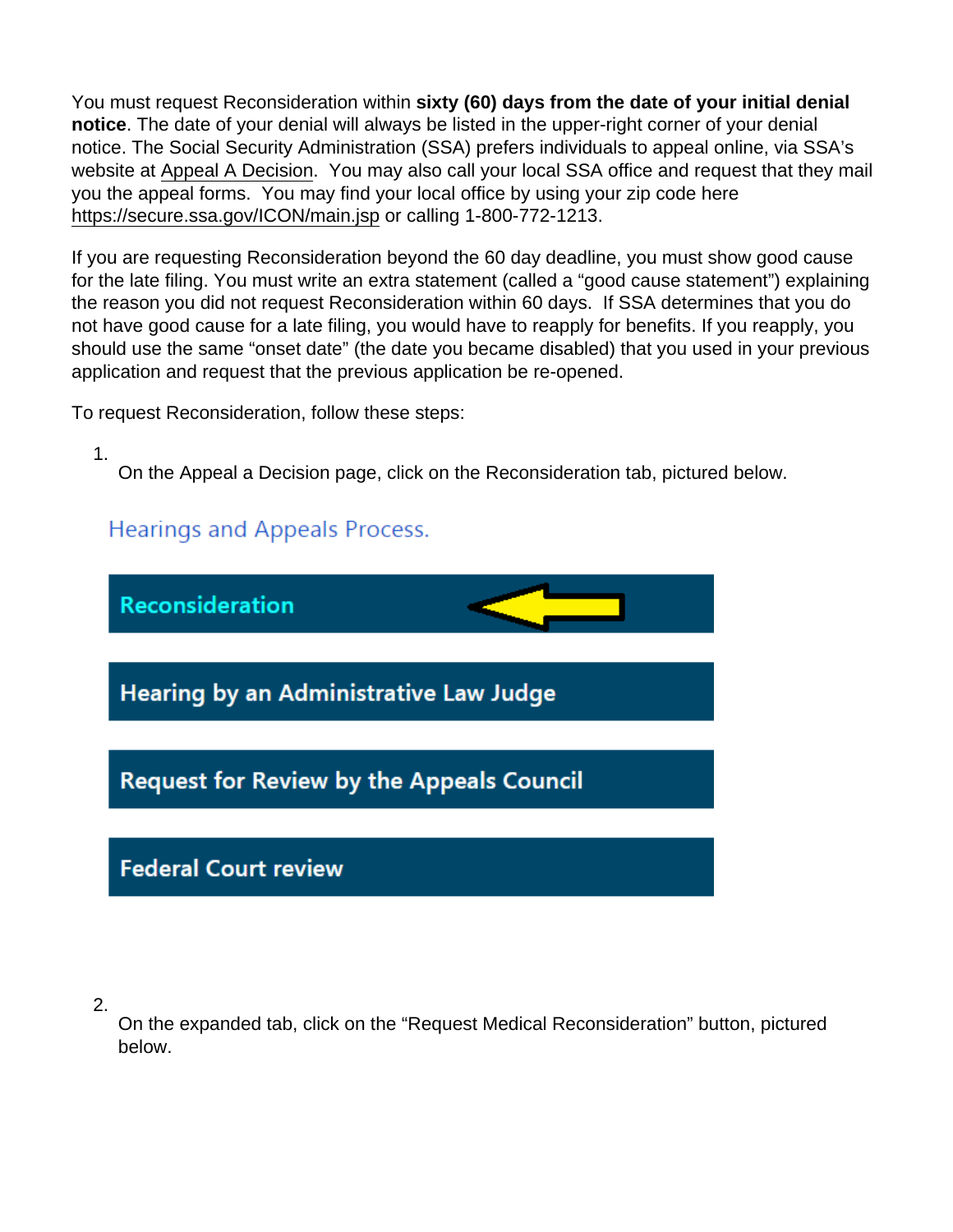### Reconsideration

## Request a Reconsideration Online for a Medical D

If your disability claim was recently denied for medical reasons, appeal online.

A reconsideration is a complete review of your claim by someor part in the first determination. We will look at all the evidence s the original determination, plus any new evidence.



# Request a Reconsideration Online for a Non-Medi **Determination**

3.

Clicking on the Request Medical Reconsideration button will launch a new page. Click on the "Start a New Appeal" button. Please be advised, the process will require certain personal information including your Social Security Number and may take up to sixty (60) minutes to complete.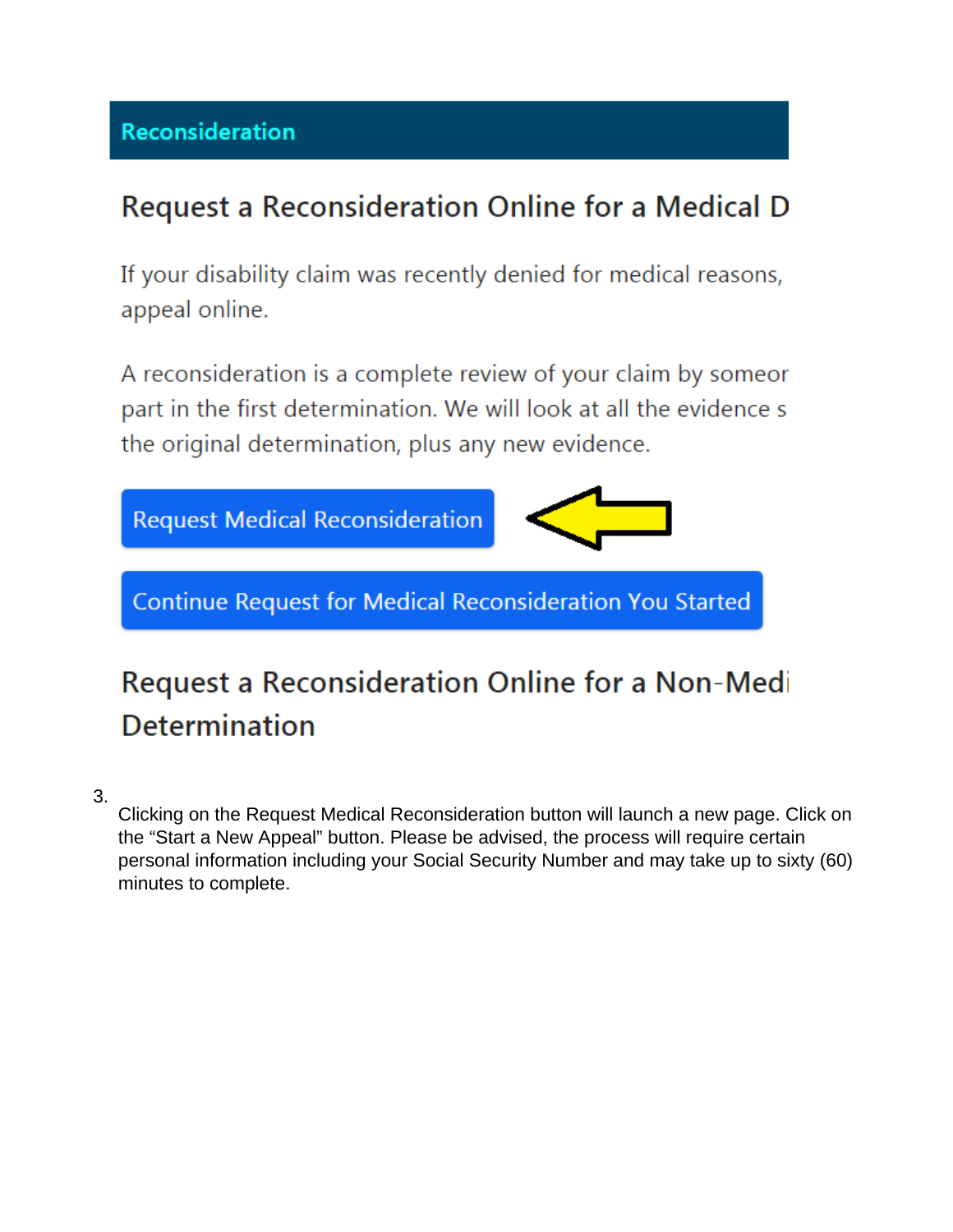| Submit an Appeal   |    |                                                                                                                                                       |  |
|--------------------|----|-------------------------------------------------------------------------------------------------------------------------------------------------------|--|
|                    |    | Completing your appeal online may take 40 to 60 minutes. Your answers v<br>automatically so you can take a break at any time before submitting your a |  |
| Start a New Appeal | or | Return to a Saved Appeal                                                                                                                              |  |

4.

Complete the appeal form to the best of your ability, making sure to answer all questions as completely and accurately as possible.

### 5.

When you complete your appeal, **MAKE SURE TO PRINT AND/OR SAVE A COPY OF YOUR RECEIPT!!!** This will be exceptionally useful in case, for whatever reason, SSA misplaces the appeal application. Keep it safe and in a secure place.

### **II. ADMINISTRATIVE LAW JUDGE (ALJ) HEARING**

 If your claim for Supplemental Security Income (SSI) or Social Security Disability Insurance (SSDI) was denied at the Reconsideration step, you can appeal the Reconsideration decision and request a hearing before an Administrative Law Judge (ALJ). The ALJ hearing is the second stage of the appeals process. The ALJ Hearing typically takes place with an ALJ assigned to your district and can either be in person or via video-teleconference. You and your representative, if you have one, may look at evidence in the case file the Social Security Administration (SSA) used to deny your application and submit new evidence. It is extremely important that you submit any additional evidence you want the ALJ to consider as soon as possible.

During the hearing, the ALJ will explain the issues in your case and may question you and any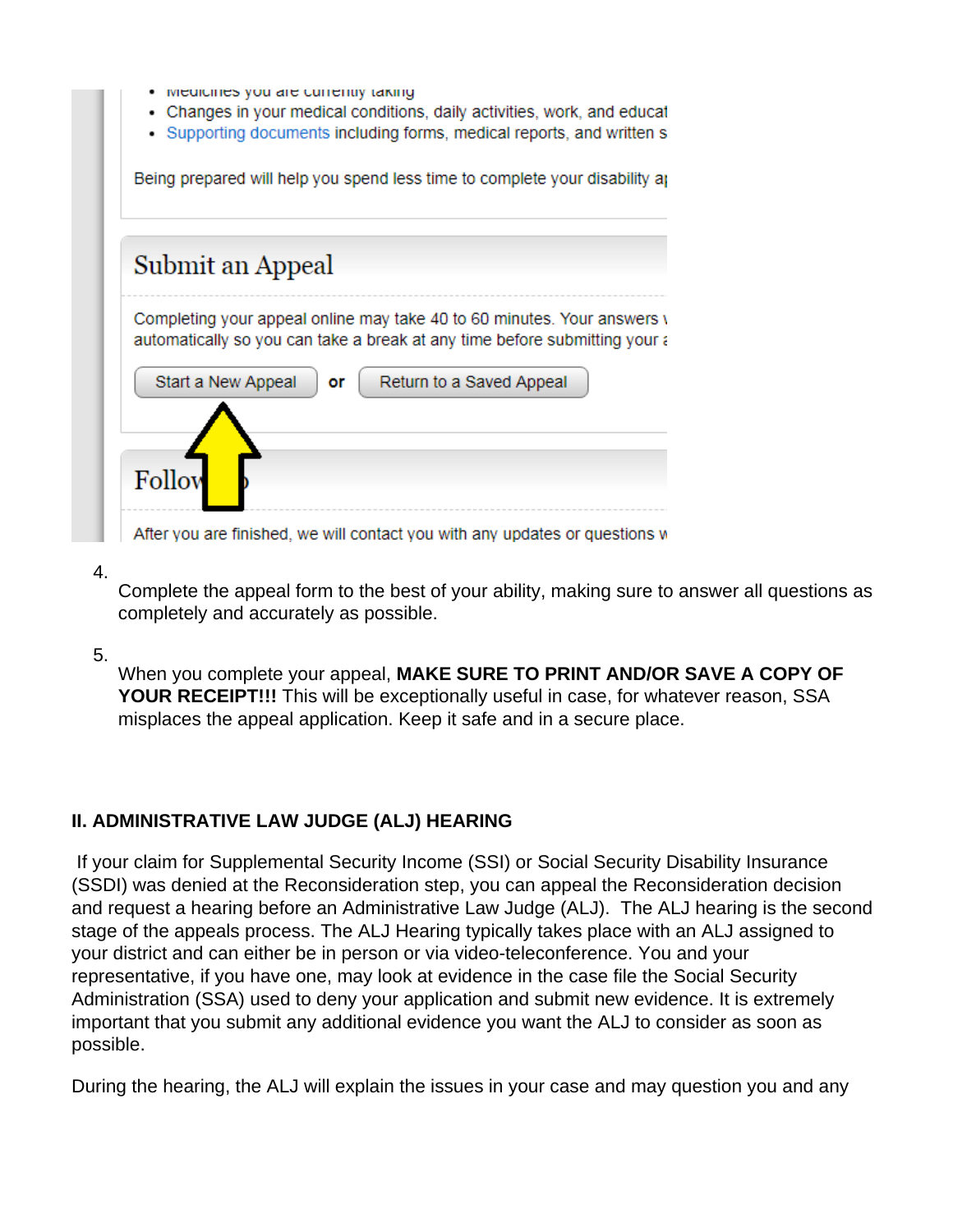witnesses you bring to the hearing. The ALJ may also ask experts, such as doctors or vocational experts, to come to the hearing to testify. You will be required to answer all questions under oath and, though the hearing is informal, you will be recorded. You will also have the opportunity to ask witnesses any questions and submit evidence during the hearing.

After your hearing, the ALJ issues a written decision after studying all the evidence. The ALJ will send you and your representative, if you have one, a copy of the decision or dismissal order.

How to request a Hearing by an Administrative Law Judge (ALJ)

You must request an ALJ Hearing within sixty (60) days from the date of your reconsideration denial notice . The date of your denial will always be listed in the upper-right corner of your denial notice. The Social Security Administration (SSA) prefers individuals to appeal online, via SSA's at [Appeal A Decision](https://www.ssa.gov/benefits/disability/appeal.html). You may also call your local SSA office and request that they mail you the appeal forms. You may find your local office by using your zip code here<https://secure.ssa.gov/ICON/main.jsp> or calling 1-800-772-1213.

If you are requesting an ALJ Hearing beyond the 60 day deadline, you must write a good cause statement explaining why you did not request an ALJ hearing within 60 days. If SSA determines that you do not have good cause for a late filing, you would have to reapply for benefits. If you reapply, you should use the same "onset date" (the date you became disabled) that you used in your previous application and request that the previous application be "re-opened."

If you are applying for an ALJ Hearing, follow these steps:

1.

On the Appeal a Decision page, click on the "Hearing by an Administrative Law Judge" tab, pictured below.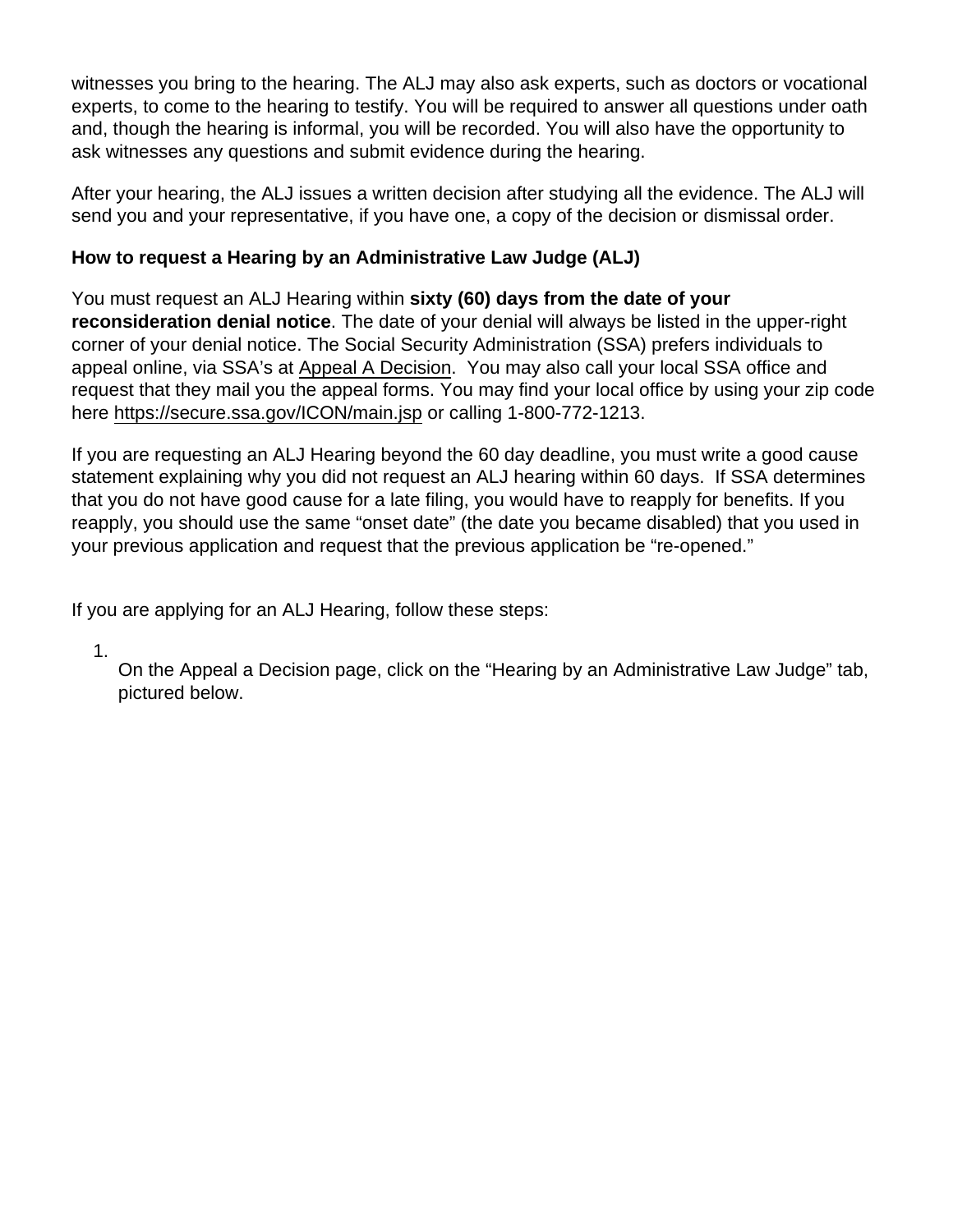To learn more about each appeal level, visit Information Ab Hearings and Appeals Process.



You can also file an appeal by calling our toll-free number,

2.

J

On the expanded tab, click on the **"Request Medical Hearing"** button, pictured below.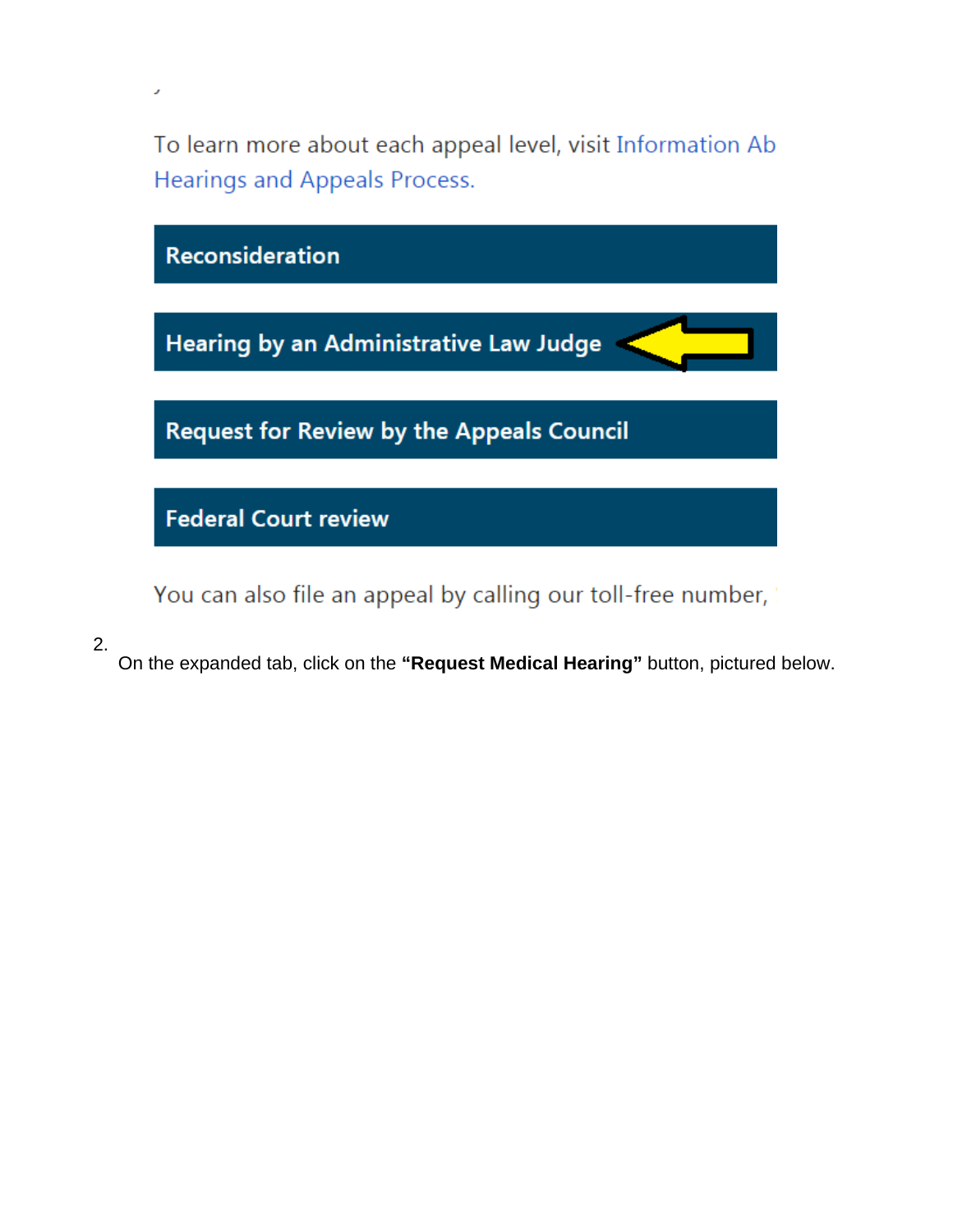### **Hearing by an Administrative Law Judge**

## **Request a Hearing for a Medical Determination Online**

A hearing is conducted by an administrative law judge who had no par original det ation or the reconsideration of your case. The hearing held withi is of your home. If you disagree with the determinati ation level, you may request a hearing online. at the recor

**Request Medical Hearing** 

**Continue Medical Hearing Request You St** 

## Request a Hearing for a Non-Medical Determination Or

3.

Clicking on the **Request Medical Appeal button** will launch a new page. Click on the **"Start a New Appeal"** button. Please be advised, the process will require certain personal information including your Social Security Number and may take up to sixty (60) minutes to complete.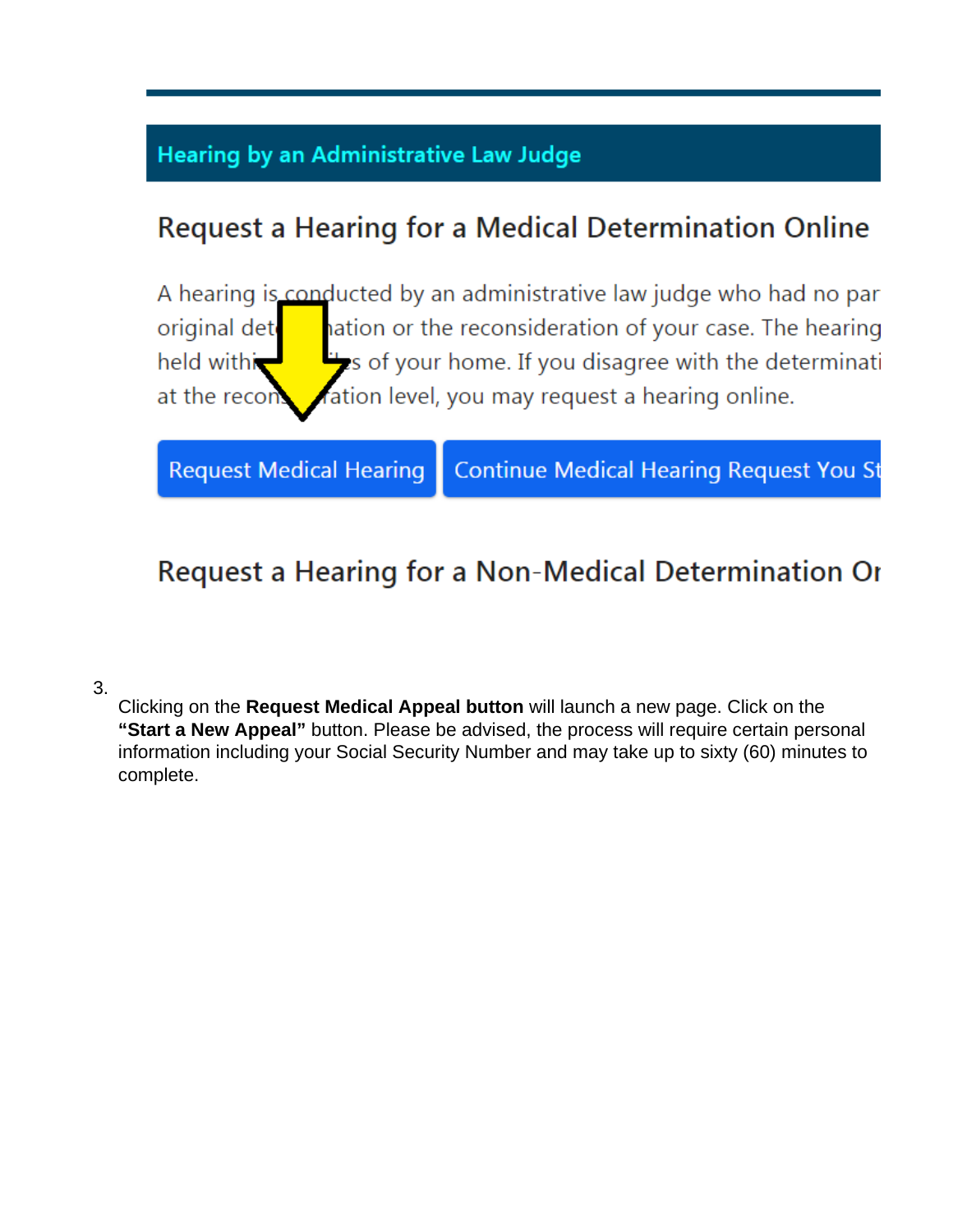| Medicines you are currently taking |  |  |
|------------------------------------|--|--|
|                                    |  |  |

- Changes in your medical conditions, daily activities, work, and education
- Supporting documents including forms, medical reports, and written statements

Being prepared will help you spend less time to complete your disability appeal online.

|                    |    | Completing your appeal online may take 40 to 60 minutes. Your answers will be saved |  |
|--------------------|----|-------------------------------------------------------------------------------------|--|
|                    |    | automatically so you can take a break at any time before submitting your appeal.    |  |
| Start a New Appeal | or | Return to a Saved Appeal                                                            |  |
|                    |    |                                                                                     |  |

#### 4.

Complete the appeal application to the best of your ability, making sure to answer all questions as completely and accurately as possible.

#### 5.

When you complete your appeal, **MAKE SURE TO PRINT AND/OR SAVE A COPY OF YOUR RECEIPT!!!** This will be exceptionally useful in case, for whatever reason, SSA misplaces the appeal application. Keep it safe and in a secure place.

### **III. APPEALS COUNCIL REVIEW**

If you disagree with the ALJ's hearing decision, the next step in the appeals process is to Request Review by the Appeals Council. The Appeals Council looks at all requests for review but it may deny a request if it believes the hearing decision was correct.

If the Appeals Council decides to review your case, it will either decide your case itself or return it to an ALJ for further review. When the Appeals Council reviews your case it may consider any of the issues considered by the ALJ including those issues that were favorably decided in your case. You will receive a copy of the Appeals Council's final action on your case.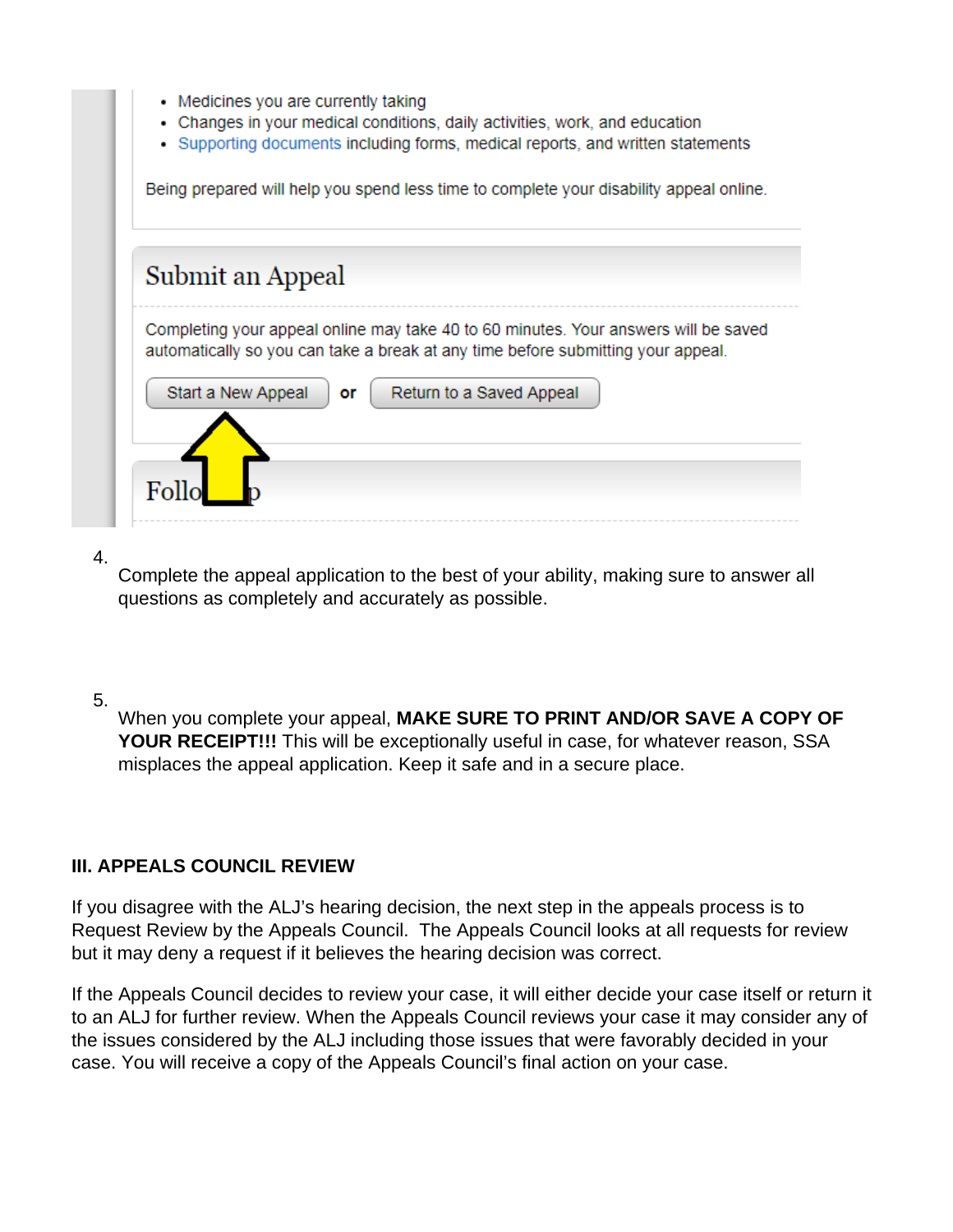How to Request Review by the Appeals Council

You must request an Appeals Council Review within sixty (60) days from the date of your ALJ Hearing denial notice . The date of your denial will always be listed in the upper-right corner of your denial notice. The Social Security Administration (SSA) prefers individuals appeal online, via SSA's at [Appeal A Decision.](https://www.ssa.gov/benefits/disability/appeal.html) You may also file the Request for Review form with the Appeals Council by mailing it certified mail, return receipt, to 5107 Leesburg Pike, Falls Church, VA 22041. You may find the request form online at [www.ssa.gov](http://www.ssa.gov).

If you are requesting an Appeals Council Review beyond the 60 day deadline, you must write a good cause statement explaining why you did not request Appeals Council review within 60 days. If the Appeals Council determines that you do not have good cause for a late filing, you would have to reapply for benefits.

If you are applying for an Appeals Council Review, follow these steps:

1.

On the Appeal a Decision page, click on the "Request for Review by the Appeals Council" tab, pictured below.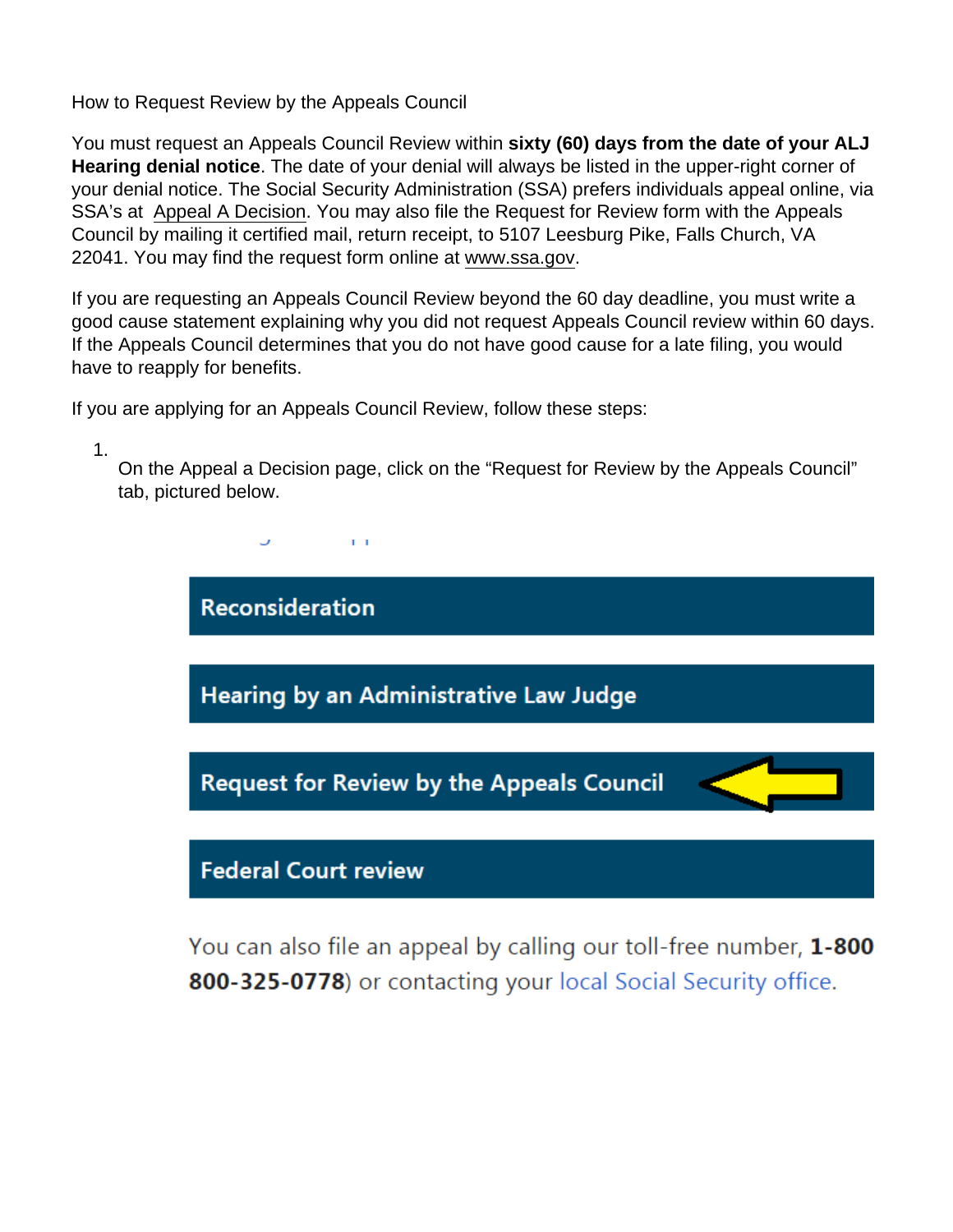2.

On the expanded tab, click on the "Request Appeals Council Review" button, pictured below.

# Request an Appeals Council review of a decision or dismissal made by an administrative law judge

The Appeals Council looks at all requests for review, but it may deny a request if it believes the hearing decision was supported and in accordance with social security law and regulations. If the Appeals Council decides to review your case, it will either decide your case itself or return it to an administrative law judge for further review. If you disagree with the hearing decision, you may request a review by Social Security's Appeals Council online.



3.

Clicking on the Request Appeals Council Review button will launch a new page. Click on the "Start an Appeal" button. Please be advised, the process will require certain personal information including your Social Security Number and may take up to fifteen (15) minutes to complete.